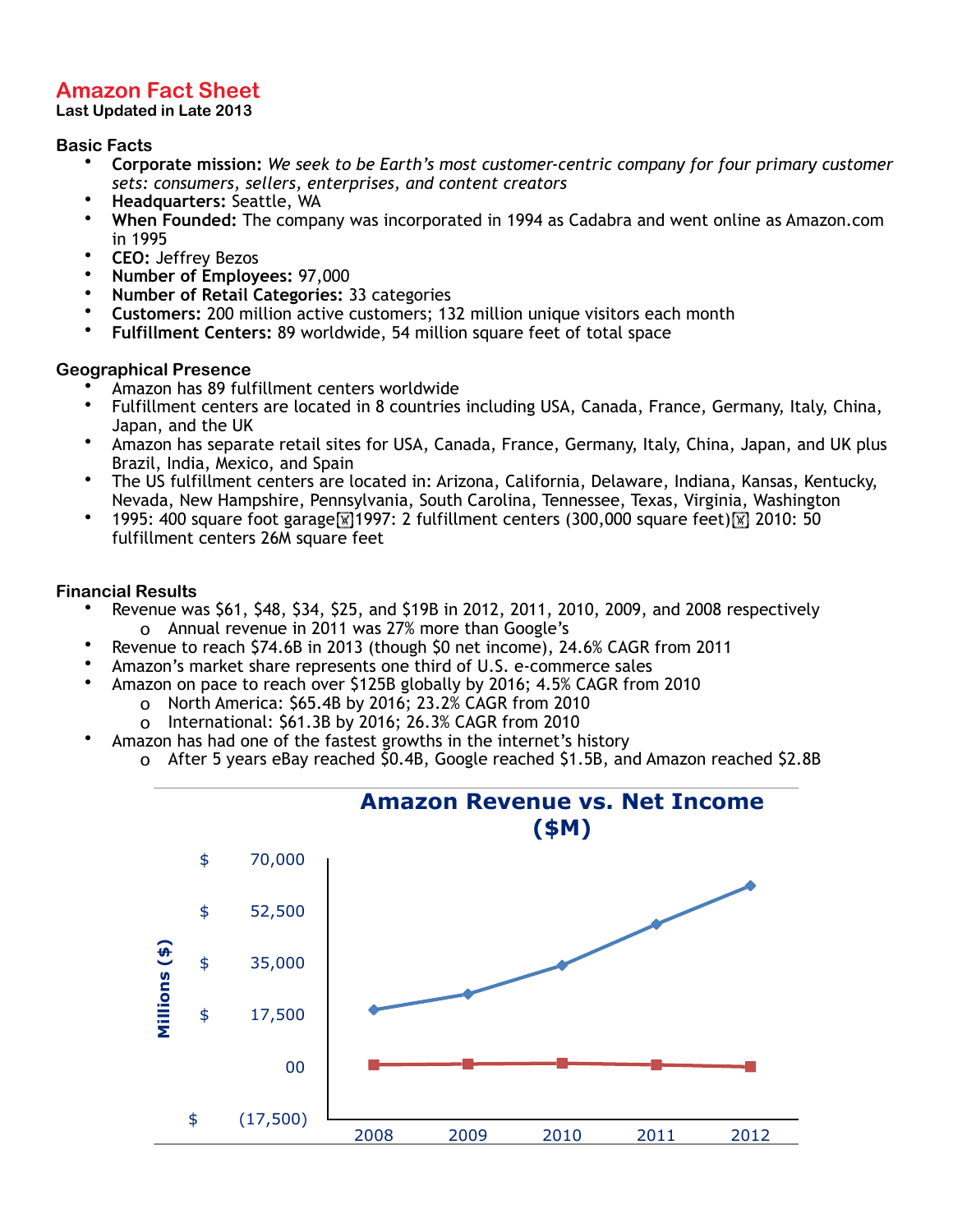## **Organizational Structure**

- CEO and founder Jeffery Bezos and an eight-member board of directors  $\mathbb{N}$  CEO oversees the Chief Financial Officer (CFO), the Chief Technology Officer and the following 8 departments:
	- o Business Development
	- o E-Commerce Platform
	- o International Retail
	- o North America Retail
	- o Web Services
	- o Digital Media
	- o Legal & Secretary
	- o Kindle
- CFO oversees the Real Estate and Control department
- International Retail oversees three separate departments: China, Europe and India
- North America Retail oversees the following five departments: Seller Services, Operations, Toys, Sports & Home Improvement, Amazon Publishing and Music & Video
- Web Services department oversees Amazon S3 and Database Services
- Other departments include Product Development & Studios, Europe Operations, Global Advertising Sales, Computing Services, and Global Customer Fulfillment

## **Key Acquisitions**

- **1998**: PlanetAll, Junglee, Bookpages.co.uk
- **1999**: Internet Movie Database (IMDb), Alexa Internet, Accept.com, Exchange.com, Pets.com, Home Grocer, Back-to-Basics Toys, drugstore.com
- **2004**: Joyo.com
- **2005**: BookSurge, Mobipocket.com, CreateSpace.com
- **2006**: Shopbop
- **2007**: DPRreview.com, Brilliance Audio
- **2008**: Audible.com, Fabric.com, Box Office Mojo, AbeBooks, Shelfari, Reflexive Entertainment
- **2009**: Zappos, Lexcycle. SnapTell, Stanza
- **2010**: Touchco, Woot, Quidsi, BuyVIP, Amie Street
- **2011**: LoveFilm, The Book Depository, Pushbutton, Yap
- **2012**: Kiva Systems, Teachstreet, Evi
- **2013**: IVONA Software, GoodReads, Liquavista

## **Corporate Timeline (1995-2013)**

- **July, 1995** 
	- o Began selling books online
	- o Two small fulfillment centers Seattle and Delaware
- **1999** 
	- o Acquired Pets.com for \$58 million
	- o Acquired Home Grocer for \$42.5 million
	- o Acquired Back-to-Basics toys for \$135 million
	- o Acquired drugstore.com for \$44 million
	- o (Since then have acquired hardware, car, electronics, sporting goods, luxury, wine, etc.)
- **2001** 
	- o Became the online engine behind Borders.com
	- o Broadened beyond books to CD's and DVD's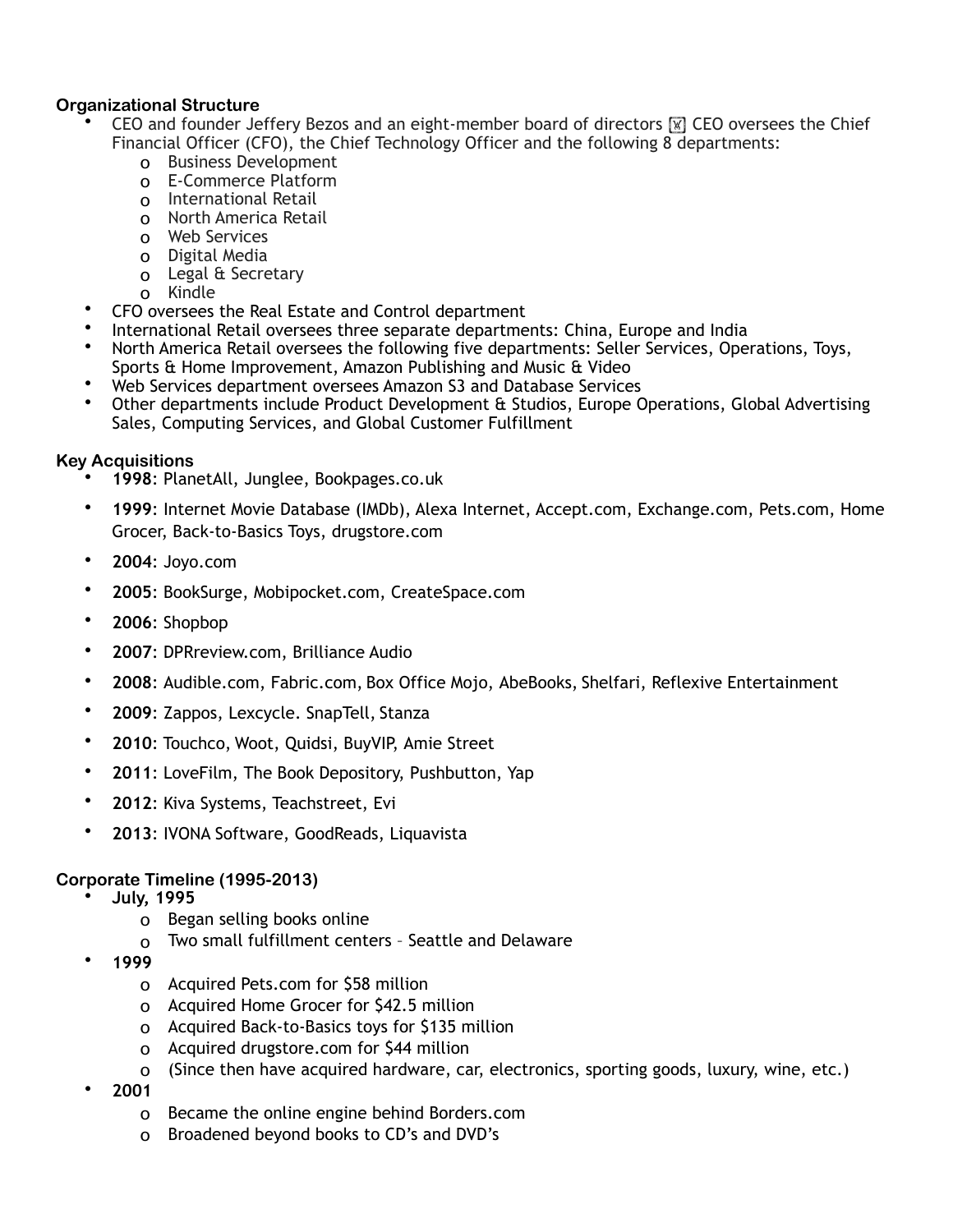- o (Instant new major competitor for Blockbuster and Netflix)
- **2005** 
	- o Launched Amazon Prime
- **2007** 
	- o Launched Kindle (developed by Lab126, their internal appliance R&D shop)
	- o Launched Amazon Fresh in Seattle
- **2008** 
	- o \$19 billion revenue
- **2009** 
	- o \$24.5 billion revenue (+28%)
	- o \$.6 billion net income
	- o Acquired Zappos for \$920 million
- **2010** 
	- o Acquired Quidsi for \$500 million (owns Diapers.com)
- **2011** 
	- o \$48 billion revenue (+41%)
- **2012** 
	- o 164 million active customers
	- o \$61 billion revenue (+27%)
	- o \$.6 billion net income
	- o Launched AmazonSupply (with 500,000 products, in 14 categories, B2B target)
- **2013** 
	- o \$75 billion revenue PROJECTED (+22%)
	- o \$0 net income
	- o 200 million active customers
	- o (132 million every month, compared to EBAY 60MM; Wal-Mart 63 MM; Apple 18MM)

## **Product Categories**

- In 15 years, Amazon went from one category (books) to 33 (cloud services, clothing, baby products, sports, electronics, music, video games, books, film, audio, beauty products, tools & home improvement, office products etc.)
- Has introduced two new product categories every year for almost a decade

#### **Strategies**

- Build, buy, partner
	- o Build: new categories (e.g., MYHABIT)
	- o Buy: well-established competitors (E.g., Quidsi)
	- o Partner: offers tech service / e-commerce expertize to third parties (e.g., cobranded website with Toys "R" Us
- Customer-first solutions
	- o Bottom-up approach: customer needs drive everything
	- o Frugality: Amazon continually seeking to do things cost-efficiently
	- o Innovation: Amazon always seeing simpler solutions
- Data & human driven customer service
	- o Every employee, even the CEO, spends two days every two years on the service desk to answer calls and help customers
	- o 90% of customer service by email rather than by telephone
	- o Amazon has developed its own software to manage email centers